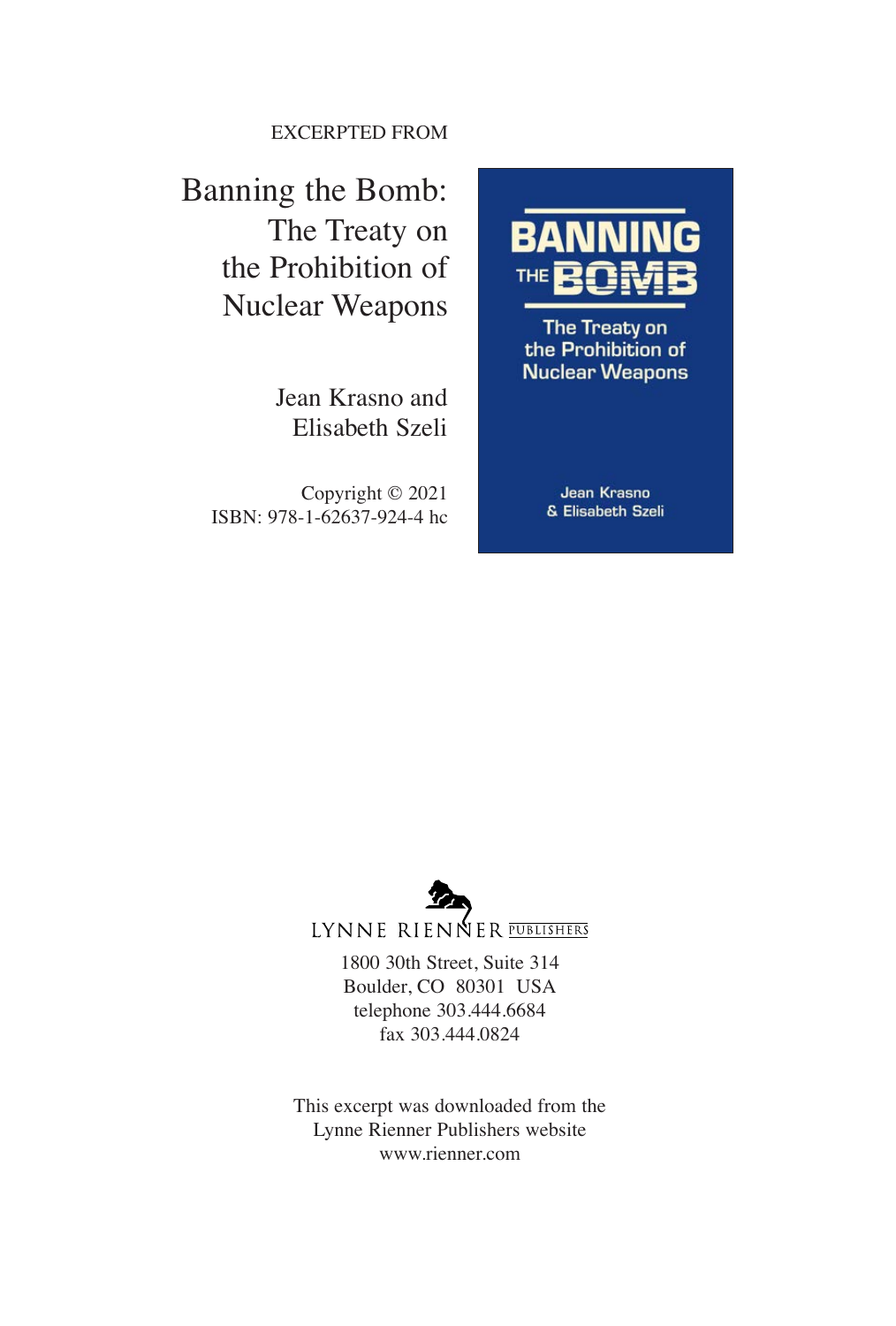## **Contents**

| Preface               |                                                                                                                                                                                                                                                      | ix |
|-----------------------|------------------------------------------------------------------------------------------------------------------------------------------------------------------------------------------------------------------------------------------------------|----|
| 1                     | The Movement to Ban Nuclear Weapons<br>Constructivism: A Theoretical Framework 2<br>The Humanitarian Response: Its Achievements<br>and Strategies<br>7<br>Why This Book? 9<br>The Structure of This Volume<br>10                                     | 1  |
| $\mathbf{2}^{\prime}$ | Living on the Edge<br>Accidents and Incidents<br>- 18<br>Thinking the Unthinkable:<br>Erosion of the Nuclear Taboo 25<br>The Business of Mutually Assured Destruction<br>-28<br>The NPT Reaches a Midlife Crisis 32                                  | 15 |
| 3                     | The Evolution of the Humanitarian Initiative<br>The Humanitarian Conferences in Norway,<br>Mexico, and Austria<br>43<br>The Open-Ended Working Group and the<br>First Committee of the GA 46<br>Treaty or Convention: The Hard/Soft Law Debate<br>49 | 41 |
| 4                     | Reframing the Nuclear Disarmament Discourse<br>International Humanitarian Law as a Foundation 55<br>Countering Nuclear Deterrence Theory 58<br>Building on Experience from the<br>Landmines and Cluster Munition Campaigns<br>64                     | 55 |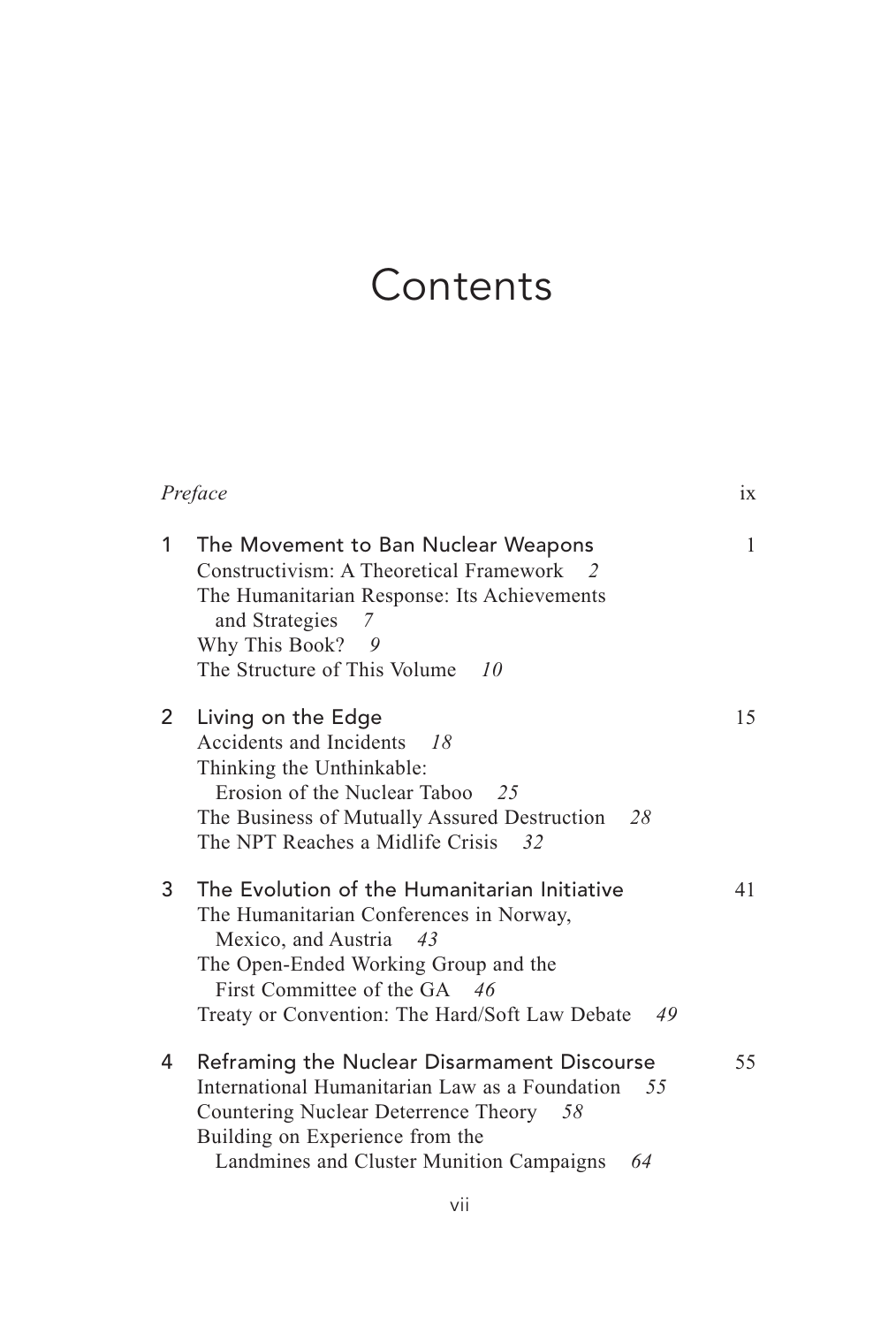| VIII | Contents |
|------|----------|

|              | Discourse Strategies:<br>Stigmatization and Delegitimization 66                                                                                                                                                                                                                       |                                 |
|--------------|---------------------------------------------------------------------------------------------------------------------------------------------------------------------------------------------------------------------------------------------------------------------------------------|---------------------------------|
| 5            | State and Society in Action<br>The Central Role of Civil Society<br>77<br>State Supporters and the United Nations<br>- 81<br>States and Civil Society Join Hands:<br>Collaboration as a Key to Success<br>86<br><b>Democratizing Nuclear Disarmament:</b><br>Women Take a Stand<br>88 | 77                              |
| 6            | The Negotiating Conference<br>The March 2017 Negotiations<br>98<br>The June/July 2017 Negotiations<br>99                                                                                                                                                                              | 95                              |
| 7            | <b>Strong Treaty Obligations,</b><br><b>Weak Enforcement Mechanisms</b><br>Article 1: Prohibitions Under the Treaty<br>106<br>Articles 2–4: Leaving the Door Open for<br><b>Nuclear-Armed States</b><br>108<br>Progressive Ideas and Open Questions<br>110                            | 105                             |
| 8            | Working Toward Entry into Force<br>Signatures and Ratifications:<br>Gaining State Support<br>- 116<br>Critics of the Treaty<br>119<br>Civil Society and State Advocacy<br>124<br>Challenges and Ideas for Treaty Implementation<br>127                                                | 115                             |
| 9            | The Treaty Enters into Force<br>Future Prospects for the Treaty 146<br>Conclusion<br>148                                                                                                                                                                                              | 143                             |
| <i>Index</i> | Treaty on the Prohibition of Nuclear Weapons<br>List of Acronyms<br>Bibliography<br>About the Book                                                                                                                                                                                    | 151<br>163<br>165<br>179<br>189 |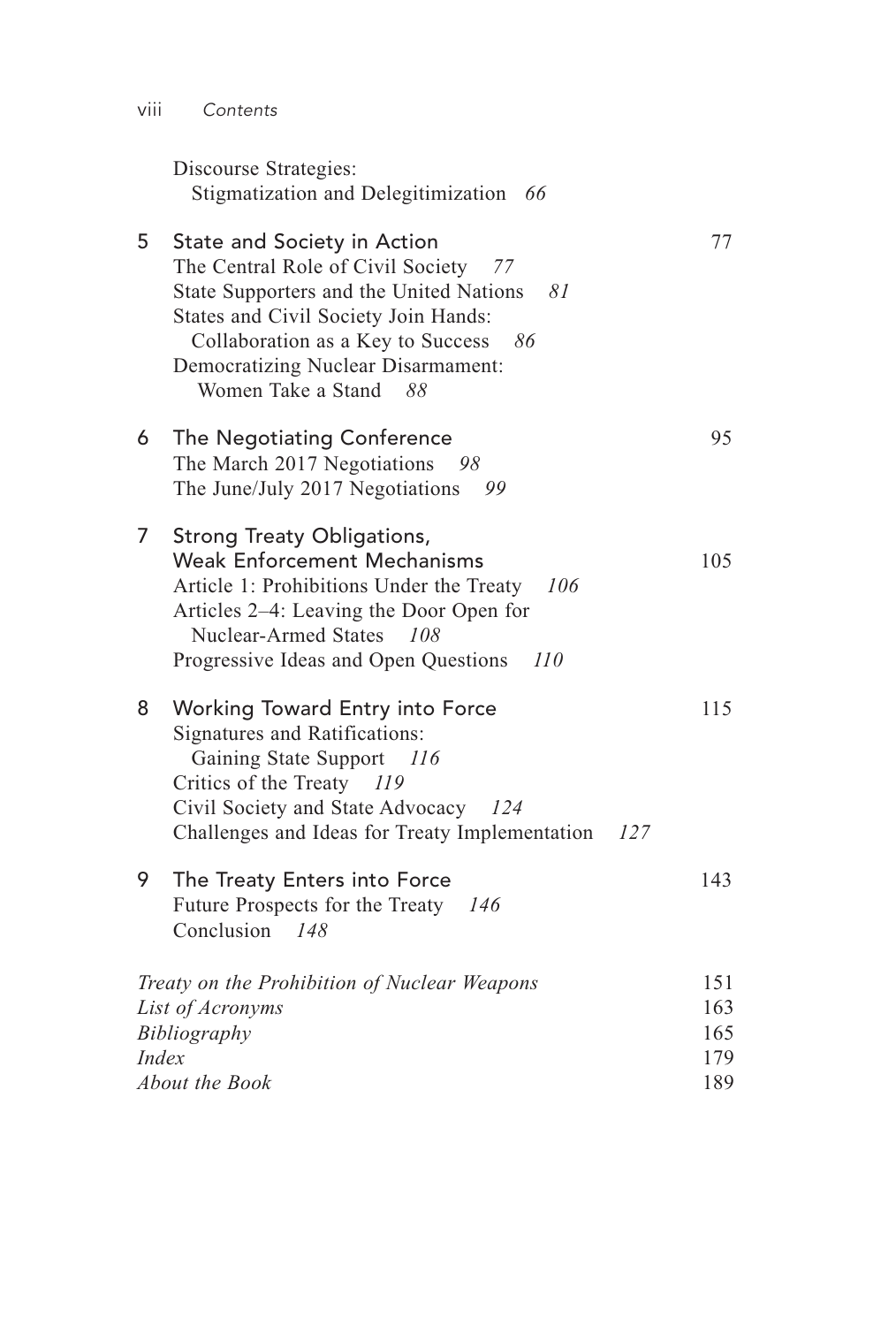# 1

## The Movement to Ban Nuclear Weapons

**NUCLEAR WEAPONS POSE A MASSIVE THREAT TO CIVI**lization and to the planet, not simply due to their enormous destructive power, but also because of the poisonous radioactive contamination they perpetrate. It is not widely enough understood that this radioactivity takes millennia to degrade. Even the half-life of the radioisotopes found in nuclear weapons is measured in thousands of years. The 15 kiloton bomb dropped on Hiroshima, Japan, in 1945 flattened a three-mile radius surrounding the city, killing and poisoning people and animals and contaminating water, soil, and air. Today, a nuclear bomb of this yield would be considered a small tactical nuclear weapon.

Some say this catastrophic power means that nuclear weapons can never be used. But deterrence theory would have you believe that leaders could, and even would, decide to use them as a believable threat to prevent an enemy attack. To maintain the credibility of nuclear deterrence, the rhetoric practiced by leaders must convey a willingness to risk the consequences of nuclear weapon use, with Mutually Assured Destruction (MAD) as the underlying argument of deterrence theory.

Due to the East/West rivalry during the Cold War, the maintenance of a nuclear competitive advantage, a necessary condition of deterrence theory, led to the production of more weapons and greater explosive yields. The largest bomb was Tsar Bomba in the 1960s, with a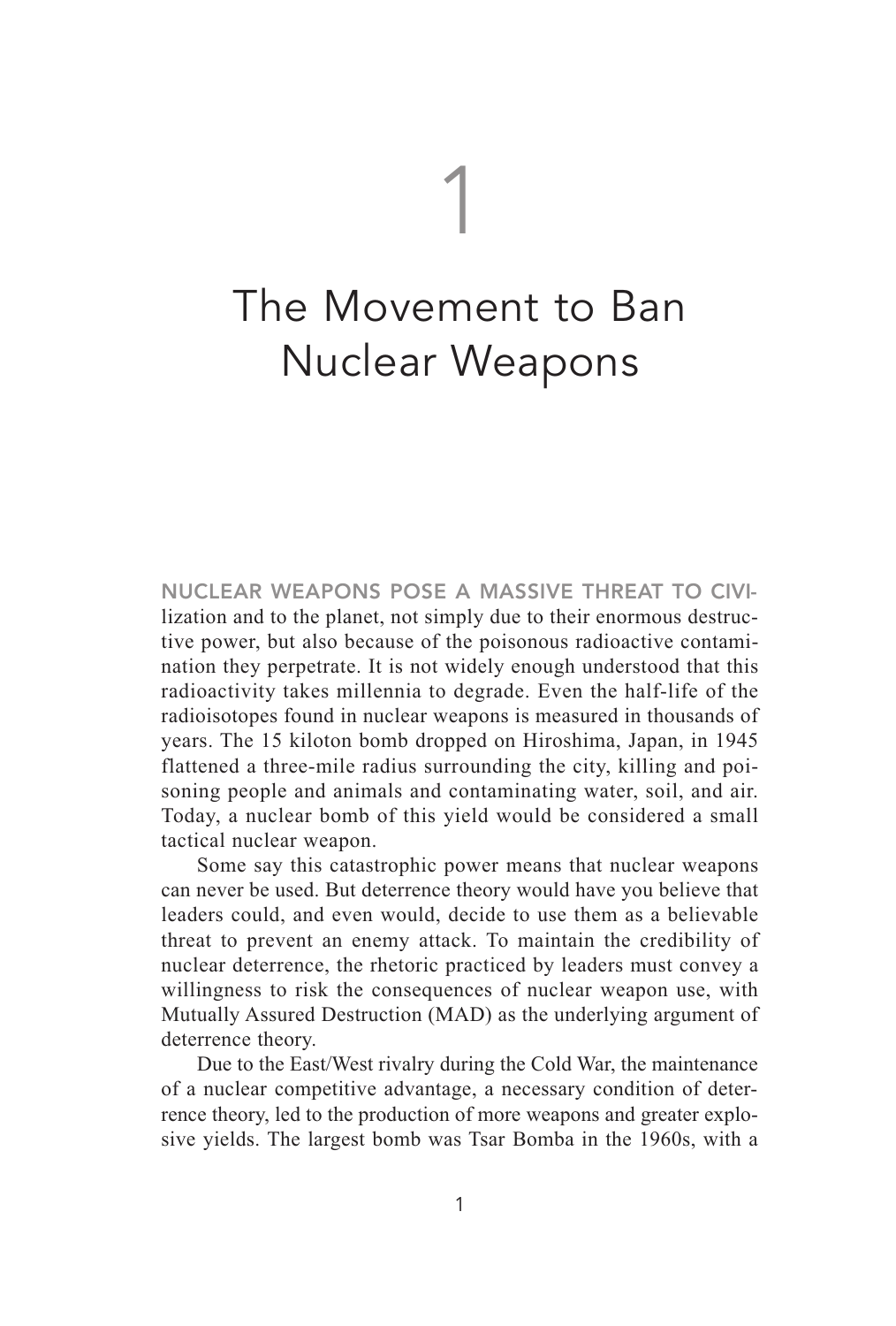yield of 57 megatons, 57 million tons of TNT, or approximately 1,500 times the power of the bombs dropped on Hiroshima and Nagasaki. Although neither the United States nor Russia maintains bombs of that magnitude today, megaton bombs still remain in both arsenals.

Currently, nuclear arsenal modernization is well under way in both countries. Modernization may seem reasonable, but the concern is that these upgrades may convince leaders that nuclear weapons are usable. The new B61-12, for example, may be the most dangerous weapon in the US arsenal. Its lower yield, which is limited to 50 kilotons and can be adapted electronically as needed, as well as its greater accuracy—within 30 meters of the target pinpoint—make it a possible field weapon, potentially causing thousands of deaths and lasting radioactive contamination.<sup>1</sup> This type of modernization makes the use of a nuclear weapon more conceivable and, therefore, the world more dangerous, stimulating fears of nuclear war.

With both modernization and the loose rhetoric espoused by today's leaders, the threat posed by these weapons of mass destruction (WMDs) is at its most acute now since the end of the Cold War. Adding to this uncertainty is the deterioration of international regimes to limit nuclear weapons, such as the deadlocked debate at the Treaty on the Non-Proliferation of Nuclear Weapons (NPT) conferences over a WMD-free zone in the Middle East, the breakdown of talks with the Democratic People's Republic of Korea (DPRK) and the termination of the Intermediate-Range Nuclear Forces (INF) Treaty between the United States and Russia. Over the past several years, as the alarm felt by members of civil society mounted, the urgent need for a renewed campaign for nuclear disarmament and abolition became paramount. The threat nuclear weapons pose to humanity and the environment served as the main impetus of this antinuclear movement. Framing the issue of nuclear weapons around their humanitarian impact became the magnetic pull needed to energize those who longed for a world free of nuclear weapons.

#### Constructivism: A Theoretical Framework

The grounding theoretical framework for this study is constructivism. International political theory helps us understand the world around us, but it is only as useful as its explanatory power in describing and predicting outcomes. Realism and liberalism have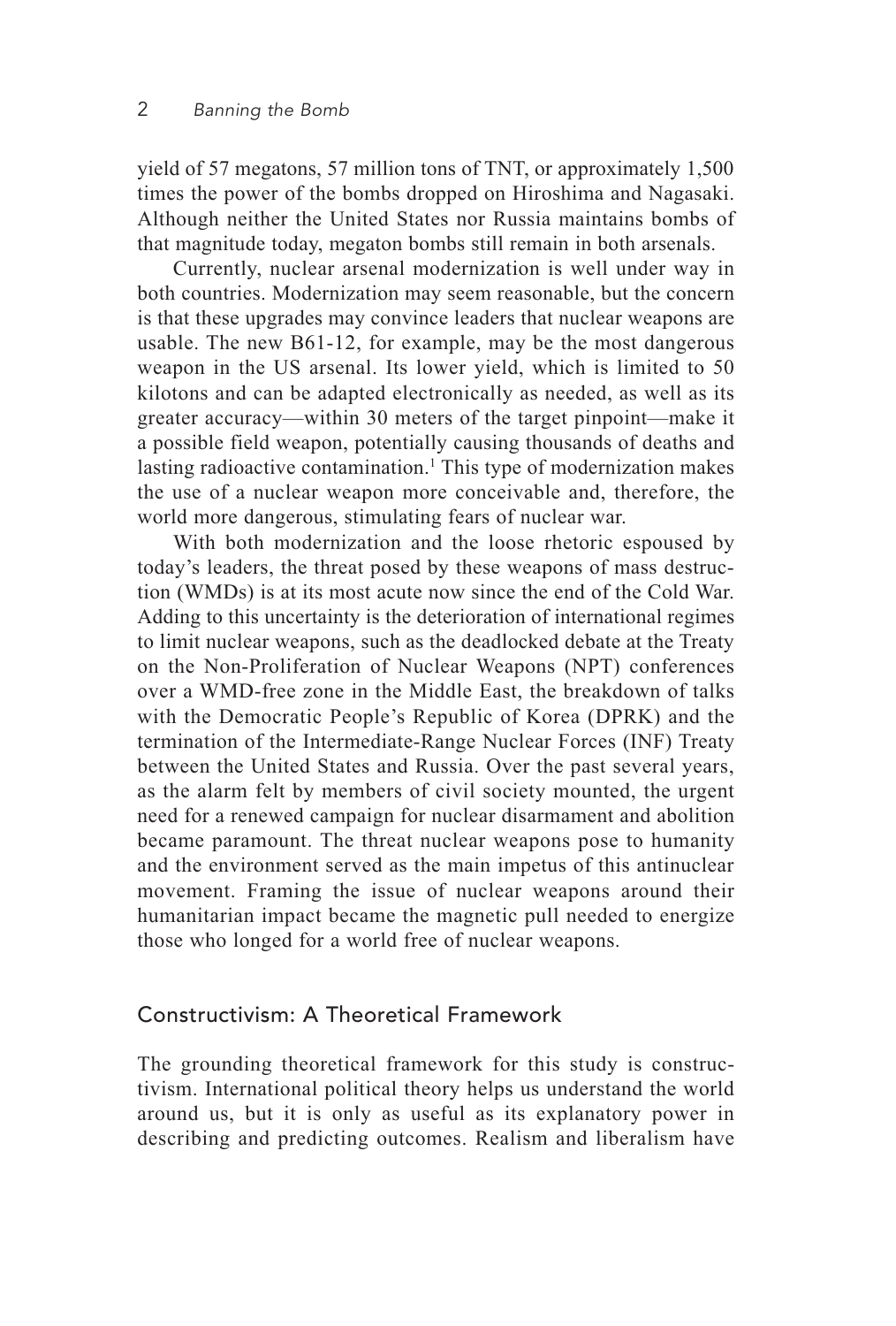been the two dominant theories in international relations, occupying opposing ends of the spectrum. Constructivists like Alexander Wendt would place constructivism as a third and more logical theoretical choice between realism and liberalism. Realism, which is fundamentally based on the notion that the political world is anarchic, places the state at the center, where the state is defined as a rational actor seeking power in a self-help, competitive environment. Powerful states dominate while weaker states are left to align with the more powerful or band together to form a balance of power in self-defense. Liberalism, however, recognizes that state leaders can also prefer to cooperate and organize and that human nature enjoys reliable and predictive structures. Cooperation is just as natural a state of affairs as competition, and the world is not anarchic but actually structured into international institutions and organizations that create a systemic regime of the rule of law.

Liberalism is based on the notion that the social-political world is structured around intrinsic interdependence, both economic and political, and rational actors will act within that system under the belief that cooperation on a holistic level is in the state's self-interest. Global problems create challenges that no country acting alone can resolve. Wendt argues that while these two theories seem contradictory, they both see the political world in terms of an intrinsic predetermined structure that cannot be altered, and policymakers as rational beings will react to this structure. He claims that, in fact, these structures should not be unquestioningly reified but are a product of social construction.2

State leaders are agents, and through their decisions and actions they can create structure in the image of their psycho-social identity. Wendt argues that "human beings and their organizations are purposeful actors whose actions help reproduce or transform the society in which they live."3 Constructivists argue that we create our own security dilemmas and competitions through our interactions and signaling with one another in ways that appear inevitable. But if the quality of that interrelationship were to change or the perception of that relationship were altered, international outcomes might be quite different. Our identities, worldviews, interests, and how we see ourselves are socially constructed. Relationships among nations are contingent on how state actors think about one another—friend, foe, or uncertain. If policymakers are individual agents and not pawns in an unchangeable anarchic system, then they can construct systemic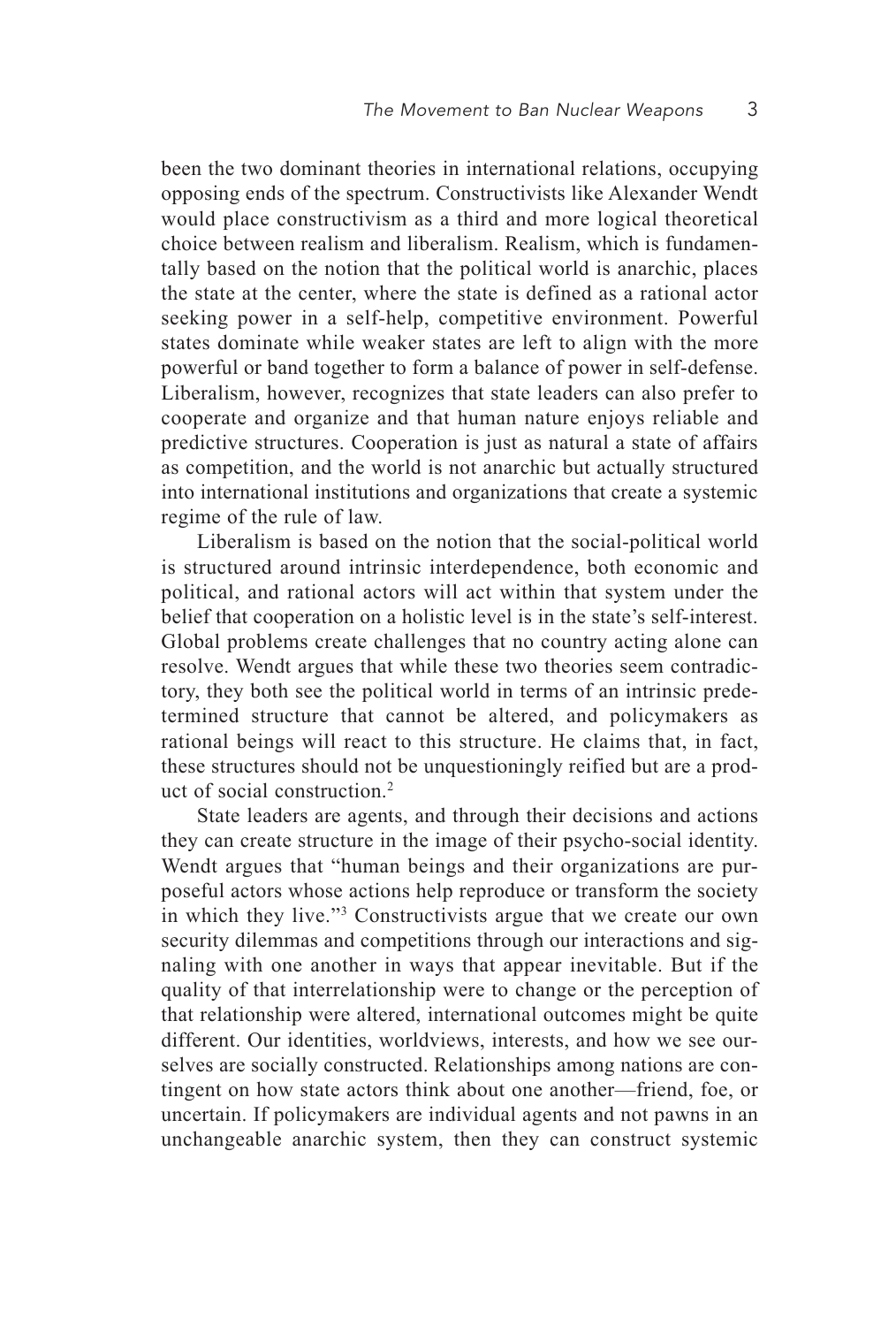frameworks as they see fit, and therefore, change is possible. By choosing a particular sociopolitical narrative, leaders not only create a theoretical sense of the world but actually make the world, according to that narrative.4 Supporters of the Treaty on the Prohibition of Nuclear Weapons (TPNW) have created a new narrative for structural change through the humanitarian initiative.

This is not to say that power does not exist. Wendt explains that realists would argue that state leaders "should act on the basis of worst-case assumptions" as prudent. But he goes on to say, "Such a possibility always exists, even in civil society: however, society would be impossible if people made decisions purely on the basis of worst-case possibilities."5 People look at probabilities and patterns of behavior and actions. The fact that the world of power politics is socially constructed does not mean that those who believe in this worldview would be easily willing to change their perceptions. "Self-help systems, for example, tend to reward competition and punish altruism."6 Challenges to that perceived system "are likely to create cognitive dissonance and even perceptions of threat," which may in turn lead to resistance to social change as a pushback.7 We see this demonstrated in the resistance and obstructionist tactics of the nuclear-weapon states and the resistance to change, or uncertainty, demonstrated by NATO allies.

Social constructivism explains the dynamic relationship between agents (state leaders) and social structures and how ideas shape the behavior of these political actors. Ideas and belief systems play important roles. If leaders do not believe a type of state behavior is possible, they will not be able to see any actions or characteristics that do not fit into their preconceived notion of what a state will do. The phrase "I will believe it when I see it" is turned around to mean "I will see it when I believe it." Norms and normative behavior are shared ideas accepted by a community, and to make a true paradigm shift in a belief system, that community would have to reach a critical mass. Although 122 states approved the TPNW in July 2017, we are still waiting for full ratification to create that critical mass.

A tendency among constructivists is to emphasize morally desirable norms, but there is also the possibility that morally repugnant leaders can create an atmosphere of immoral behavior. Nevertheless, the humanitarian initiative that strengthened the idea to abolish nuclear weapons on moral grounds is the constructivist argument at the foundation of this study. Moral considerations in political exchange are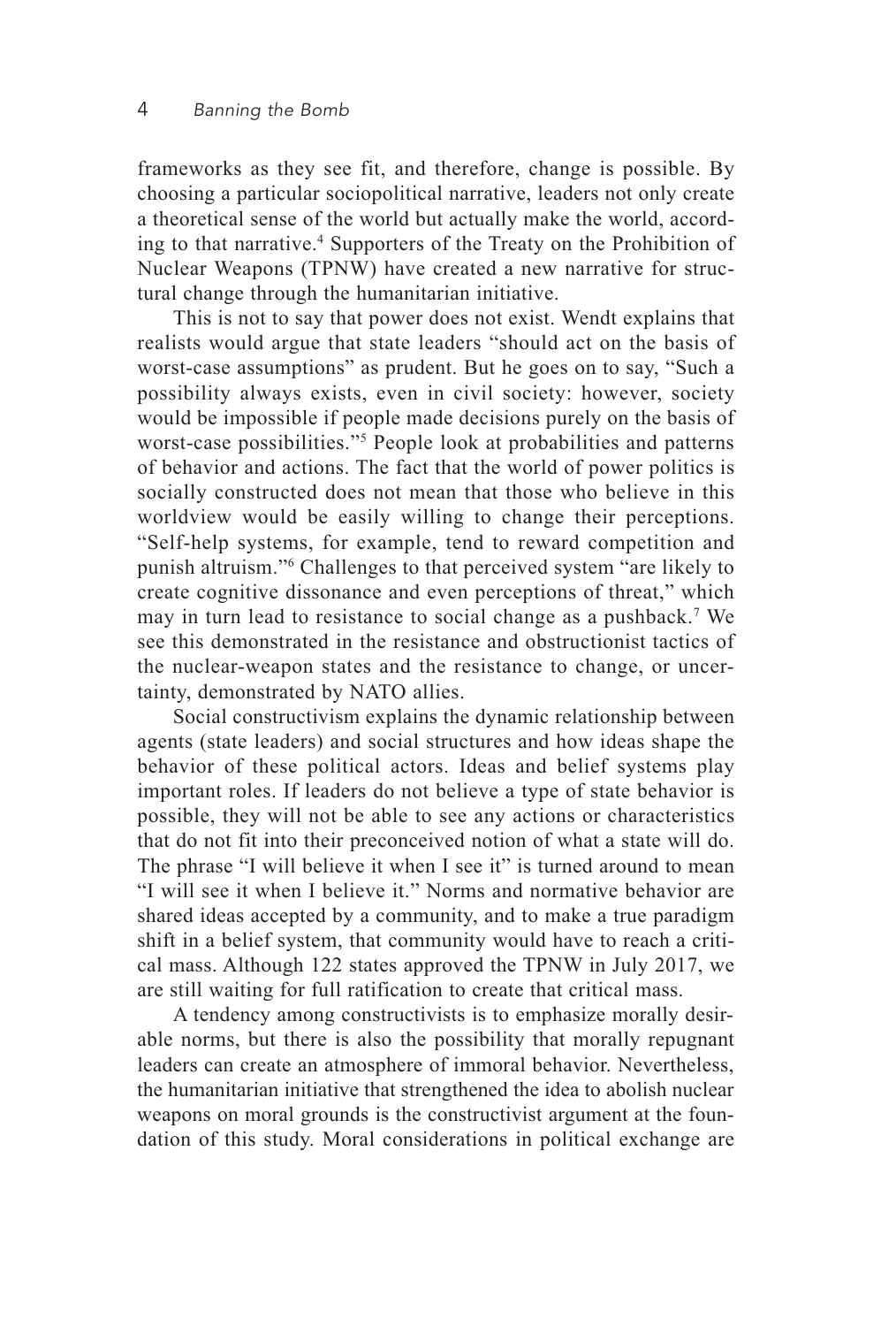controversial. Advocates of realism claim that morality cannot play a part in the dynamic global system because it is meaningless in the face of the overwhelming constraints on the struggle for power. Yet the massive movements for democracy, human rights, accountability, and the rule of law following the end of the Cold War bear witness to the power of the moral demand for participation and transparency. Demands to end global warming and climate change are examples of pressure on the international system for change. The creation of the International Criminal Court is another example of like-minded countries coming together to form a means of enforcement and accountability for those who commit heinous crimes against humanity. The Ottawa Convention and the outlawing of cluster munitions are other examples of commonality based on moral considerations.

Moral norms are those that involve a sense of duty and responsibility to humankind, all life, health, and the wellbeing of planet earth. Moral norms include rules of conduct concerning human welfare—welfare in the sense of what is "good." Goodness might be considered practical in the long run because we are social beings and working together toward a common goal supports survival. Yet, human beings traditionally have accepted that there is a moral compass beyond what is practical. That we cannot be sure there is not a selfish advantage behind behavior that seems moral does not negate that a common sense of morality exists. Immanuel Kant argues that human beings are able to sense the authority of moral compellence and have a duty to act on it.<sup>8</sup> The constructivist argument proposed here, then, emerges from the transactional interaction between the agents, in this case state leaders, through a compelling belief in the moral repugnance of nuclear weapons and their exceptional capacity to destroy and pervert the genome. The theory supports the argument that agents of change can enact a dramatic shift in the paradigm of thought toward the prohibition of nuclear weapons, and that this prohibition enables a more secure world.

To emphasize the importance of the consideration of nuclear weapons as a moral issue, an elite study conducted in Brazil in 1991, just as the Cold War was winding down, demonstrates the pivotal nature of moral concerns. Brazil had been conducting a secret nuclear weapons program since the 1970s.<sup>9</sup> In this study of sixty elites (government officials, high-level military officers, business leaders, and nuclear scientists) in Brazil, when asked, "In pursuing national goals to what extent should leaders be guided by moral considerations?"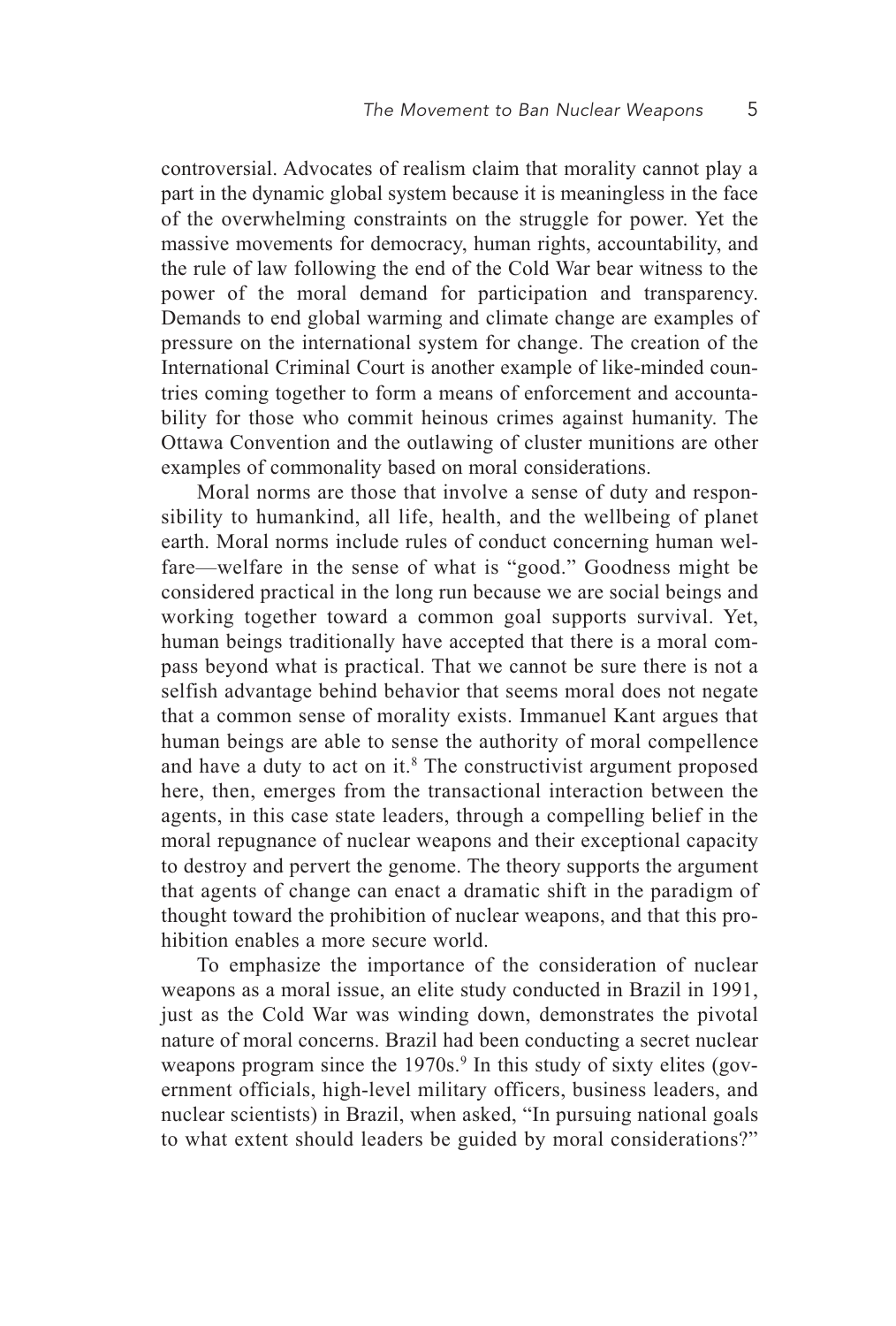#### 6 *Banning the Bomb*

57 percent answered "completely guided or nearly completely guided." In correlation with two other questions that asked, "Can Brazil afford a nuclear weapon?" and "Should Brazil have a nuclear weapon?" those who believed that leaders should be guided by moral considerations did not think Brazil could afford or should have a nuclear weapon. Those who did not believe that leaders should be guided by moral considerations tended to support Brazil having a nuclear weapon.10 An additional question asked, "Is having nuclear weapons a moral issue or not a moral issue?" Here are a few narrative responses by those who considered nuclear weapons a moral issue:

Nuclear policy is a moral question. We do not need an atomic bomb. We need food on the table. If not, our society will be a bomb.<sup>11</sup>

First, it is very dangerous. It is especially dangerous. It is dangerous in a way that is not just more dangerous than other things. It is dangerous in a way that can reach the very microscopic level of life, the genetic code. Radiation changes life in a way that is different than chemical or physical means. And I think we should be cautious about that.12

In conclusion, regarding a constructivist approach to social change, we can see from the 1991 study that shifting the narrative to whether having a nuclear weapon was a moral issue or not had a profound effect on supporting or not supporting nuclear weapons. Therefore, the agent—the policy maker—by promoting an idea—the moral factor—changed the outcome. Conducted near the end of the Cold War, when Brazil was facing decisions on its nuclear weapons program, the study captured a unique moment in time when these decisions were being considered by elite policymakers. By the end of 1991, Brazil had foregone its nuclear weapons program, signed an agreement with Argentina to mutually cooperate on abandoning their nuclear programs and to create an agency for verification,<sup>13</sup> and invited the International Atomic Energy Agency (IAEA) to conduct safeguard inspections at its nuclear enrichment facilities. In 1994, Brazil signed the protocol putting the Treaty of Tlatelolco into effect and by 1998 had joined the Treaty on the Non-Proliferation of Nuclear Weapons.<sup>14</sup> In this case study in Brazil, we see that agents and ideas changed the social structure. And the humanitarian initiative, according to constructivist theory, can also change the structural security system with enough political will in support of the TPNW.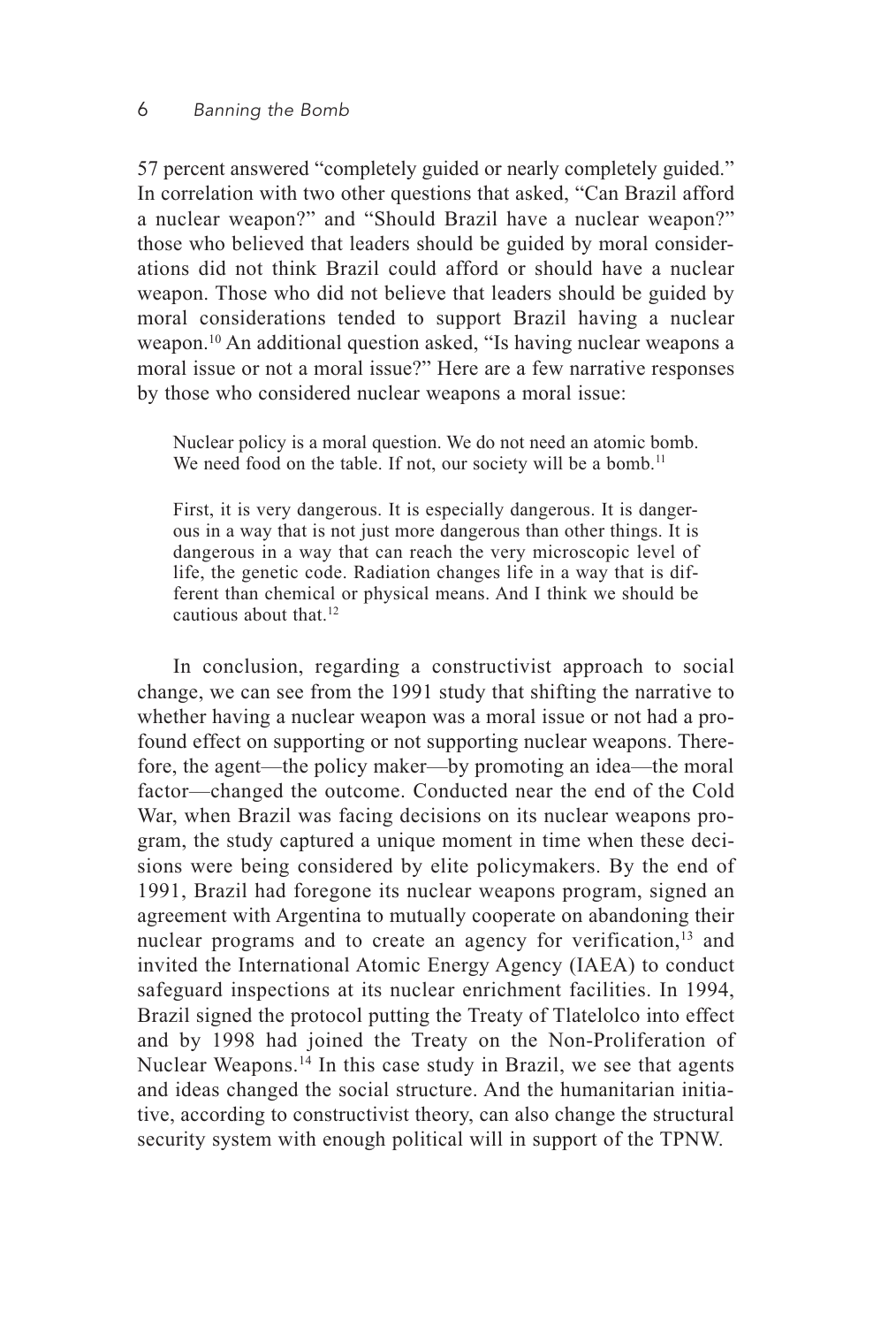#### The Humanitarian Response: Its Achievements and Strategies

The humanitarian impact initiative, which culminated in the adoption of the TPNW (the treaty), directly addresses the catastrophic humanitarian consequences of any nuclear weapons detonation. The Norwegian Nobel Committee confirmed the urgency and significance of the threat posed by nuclear weapons by awarding the International Campaign to Abolish Nuclear Weapons (ICAN) the Nobel Peace Prize in 2017.

Previously, the international community relied on the initiative and cooperation of the nuclear-armed states to tackle nuclear nonproliferation and disarmament. The new treaty, however, was brought about by civil society in collaboration with non-nuclear-armed small and middle powers, without the support of the five permanent members (P5) of the Security Council recognized as nuclear-weapon states (NWS) in the NPT. Moreover, the TPNW prohibits any possession and use of nuclear weapons for all its signatories. On the premise that the devastating consequences of nuclear weapons affect all of humanity, the humanitarian initiative reframed the nuclear weapons discourse, steering it away from military security and toward ethics and human security.

Similarly, supporters of the humanitarian initiative maintain that because nuclear weapons pose a danger to all states, all states should have a say in international norms regarding nuclear weapons. They therefore took their disarmament initiative to the UN General Assembly, where it could not be obstructed by the veto of a small number of states. This novel approach to nuclear disarmament, by defying great power politics and following an independent process outside traditional disarmament structures, marks a new precedent in nuclear security.

Humanitarian disarmament is by no means an invention of the twenty-first century and has been around since long before the campaigns to ban antipersonnel landmines and cluster munitions, which are often cited as precursors of the humanitarian initiative to ban nuclear weapons. Since the late nineteenth century, various actors of civil society have pushed for disarmament on humanitarian grounds. They generally had a broader focus and were not limited to a specific type of weapon causing unacceptable harm. Although disarmament and arms control in the Cold War era were largely driven by concerns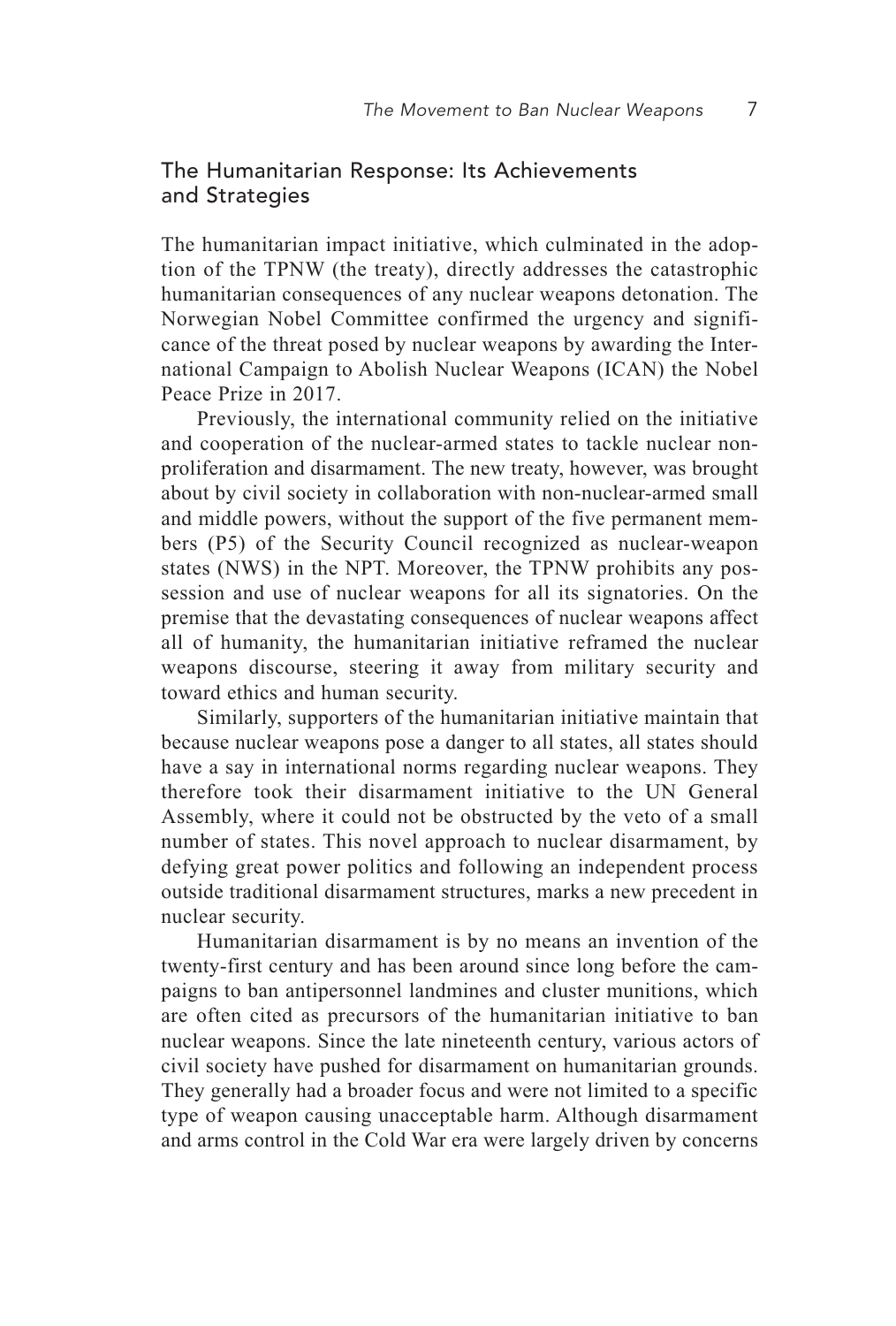of strategic stability, humanitarian and existential threats became a central pillar of the Helsinki process and the Conference for Security and Cooperation in Europe (the precursor of the Organization for Security and Co-operation in Europe [OSCE]).<sup>15</sup>

Observers have raised questions about current humanitarian disarmament movements' relationship to general and complete disarmament (GCD), a term coined at the first special session of the UN General Assembly to mean the "elimination of all WMDs and reduction and control of conventional weapons to the minimum level for national law enforcement purposes and a UN peace force."<sup>16</sup> The same session also marked the beginning of efforts to rid the world of nuclear weapons. After the end of the Cold War, the focus of humanitarian disarmament advocates shifted from arms reduction in a broader sense to focus more on specific types of weapons, such as cluster munitions and landmines. Nevertheless, UN Secretary-General António Guterres stated in his 2018 disarmament agenda "Securing Our Common Future" that GCD "remains the ultimate objective of the United Nations in the field of disarmament."<sup>17</sup> GCD, with its humanitarian underpinning, remains an overarching goal to which the campaigns to eliminate certain types of particularly devastating weapons seek to contribute. Naturally, it is important that disarmament advocates at the state and civil society levels do not lose sight of the bigger picture while campaigning for the TPNW and nuclear disarmament.

Arguably the most important achievement of the TPNW and the humanitarian initiative to date has been to refocus the attention of the international community on nuclear disarmament, creating a new momentum. The initiative demonstrated an alternative way forward in a previously deadlocked debate and built a campaign to shame nuclear-weapon states by drawing attention to their lack of concern for the dire humanitarian consequences caused by these weapons. This renewed energy led by nongovernmental organizations (NGOs) also brought on board elements of society that had previously been disengaged from the disarmament debate, such as financial institutions, parliamentarians, labor unions, and individual citizens.

Our analysis shows that these strategies were key to the relative success of the humanitarian initiative compared to previous multilateral nuclear disarmament efforts. The humanitarian initiative and the treaty negotiations were successful because of their open, inclusive, and egalitarian nature and because of the close and effective collaboration between state actors and civil society. An egalitarian process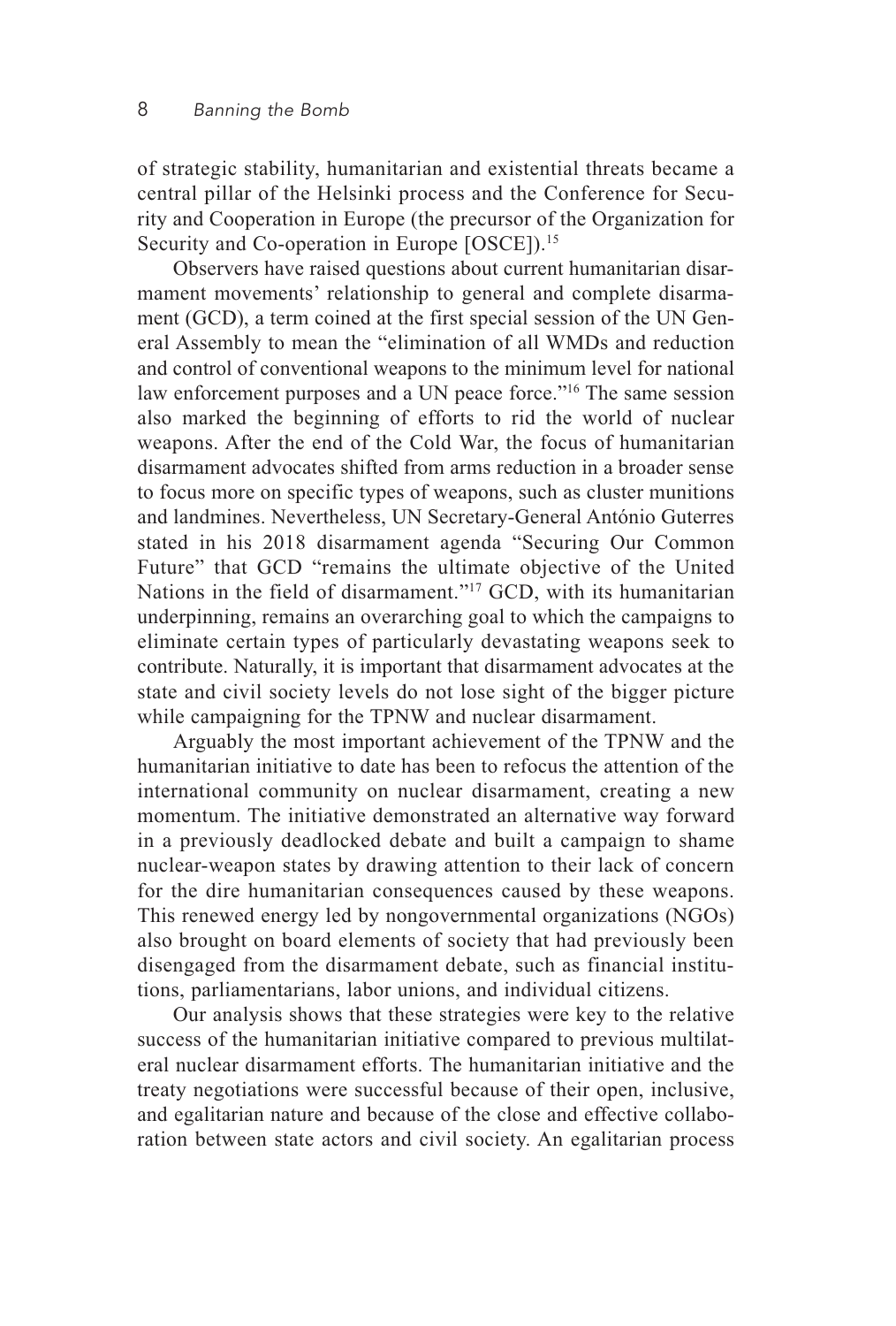was achieved by overcoming the double standards of the NPT regime (that allows five powerful nations to possess nuclear weapons while requiring everyone else to renounce them) and giving the non-nuclearweapon states (NNWS) the capacity to act through the majority-based voting system of the UN General Assembly. The openness of the process enabled close collaboration and coordination between civil society and likeminded states. Their initiatives complemented each other and reinforced their joint potential. The treaty's impact on the nuclear regime demonstrates important lessons learned from bottom-up initiatives in international security that seek to confront the unyielding control of great-power politics in a multipolar world.

By taking a closer look at the dynamics of the negotiations, the roles of the various actors, and the evolution of the treaty text, our analysis demonstrates that the effective collaboration and exchange between supportive states and civil society actors were critical to the success of the negotiations and to the initiative as a whole. Framing the issue in humanitarian terms, emphasizing the devastating impact of nuclear weapons and their testing on all forms of life, proved to be a motivating and compelling argument that drew individuals and policymakers into the process.

Our realistic assessment of the future prospects of the treaty takes into consideration that, although its long-term aim is to eliminate nuclear weapons, in the short term its supporters hope to create a normative shift and raise the political and reputational costs for nuclear-armed states by stigmatizing and delegitimizing nuclear weapons. The implementation process is well under way, and ICAN partners and the International Committee of the Red Cross (ICRC) are leading efforts to promote and accelerate ratification. The strategies undertaken by civil society to support the treaty are already impacting private-sector decisionmaking regarding nuclear financing.

#### Why This Book?

The impetus for writing this book was to document and analyze the humanitarian impact initiative that culminated in the adoption of the Treaty on the Prohibition of Nuclear Weapons (TPNW) by 122 members of the UN General Assembly in July 2017. The humanitarian initiative is of particular interest to international relations and international security because it constitutes a novel approach to nuclear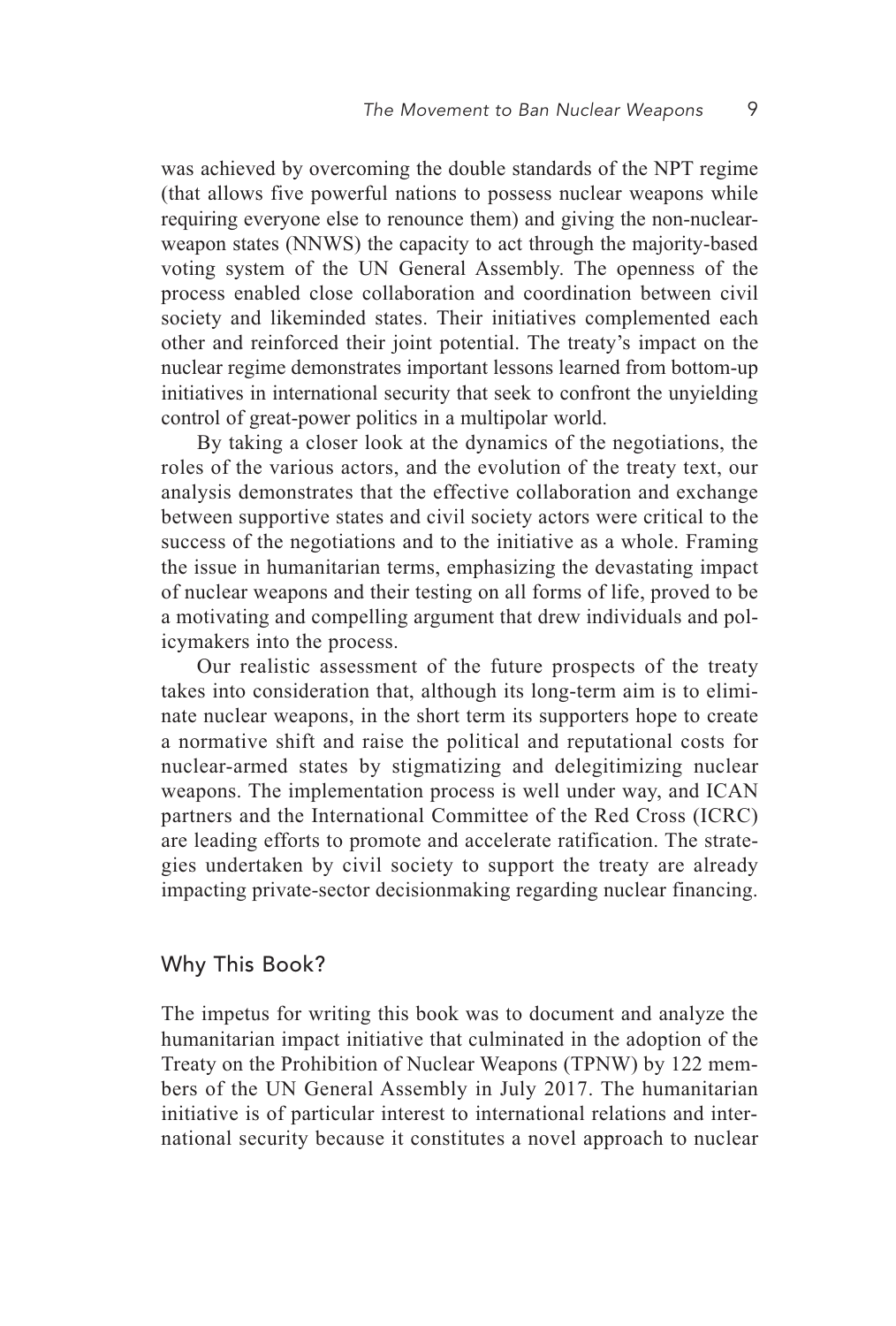#### 10 *Banning the Bomb*

disarmament based on the principles of international humanitarian law. It was spearheaded by civil society, small states, and middle powers, with overwhelming support from the Global South and in defiance of nuclear-armed states and major powers. With the help of supportive states and civil society actors such as ICAN, its NGO partners, and the ICRC, the humanitarian initiative succeeded in changing the discourse around nuclear weapons. It pointed out the flaws in nuclear deterrence theory and raised awareness of the unacceptable suffering caused by any use of nuclear weapons. The humanitarian initiative is therefore also a lesson in campaigning and organizing. It established a truly democratic process by adopting majority-based decisionmaking rules and inviting previously disenfranchised groups, such as NGOs, indigenous peoples, and victims of nuclear testing, to take an active part in the process.

#### The Structure of This Volume

Here in Chapter 1, we lay out the context of the nuclear security environment, the new humanitarian approach to nuclear disarmament, and why we undertook an analysis of the creation of the TPNW and its impact. Chapter 2, "Living on the Edge," addresses the alarming number of accidents and incidents that have occurred over time involving nuclear weapons and their delivery systems, and why we should care. The chapter lays out concerns over the recent withdrawals from major nuclear agreements and treaties that put us closer to the edge of miscommunication and miscalculation. It also describes the erosion of the nuclear "taboo" that once gave us the confidence that leaders and the public considered the use of these weapons as unthinkable. Particularly in the United States, the business interests of the armament industry fuel nuclear modernization and the maintenance of high numbers of warheads. The related costs, ranging in the trillions of dollars, have become a particular target for opponents of nuclear weapons and have sparked a divestment campaign. The chapter concludes by arguing that the breakdown of the recent NPT review conferences and the standstill in other established disarmament fora led to frustration among nonnuclear-weapon states and motivated them to seek alternative paths toward a world free of nuclear weapons.

Chapter 3 describes the evolution of the humanitarian initiative, which sped up in 2010 after a speech by the president of the ICRC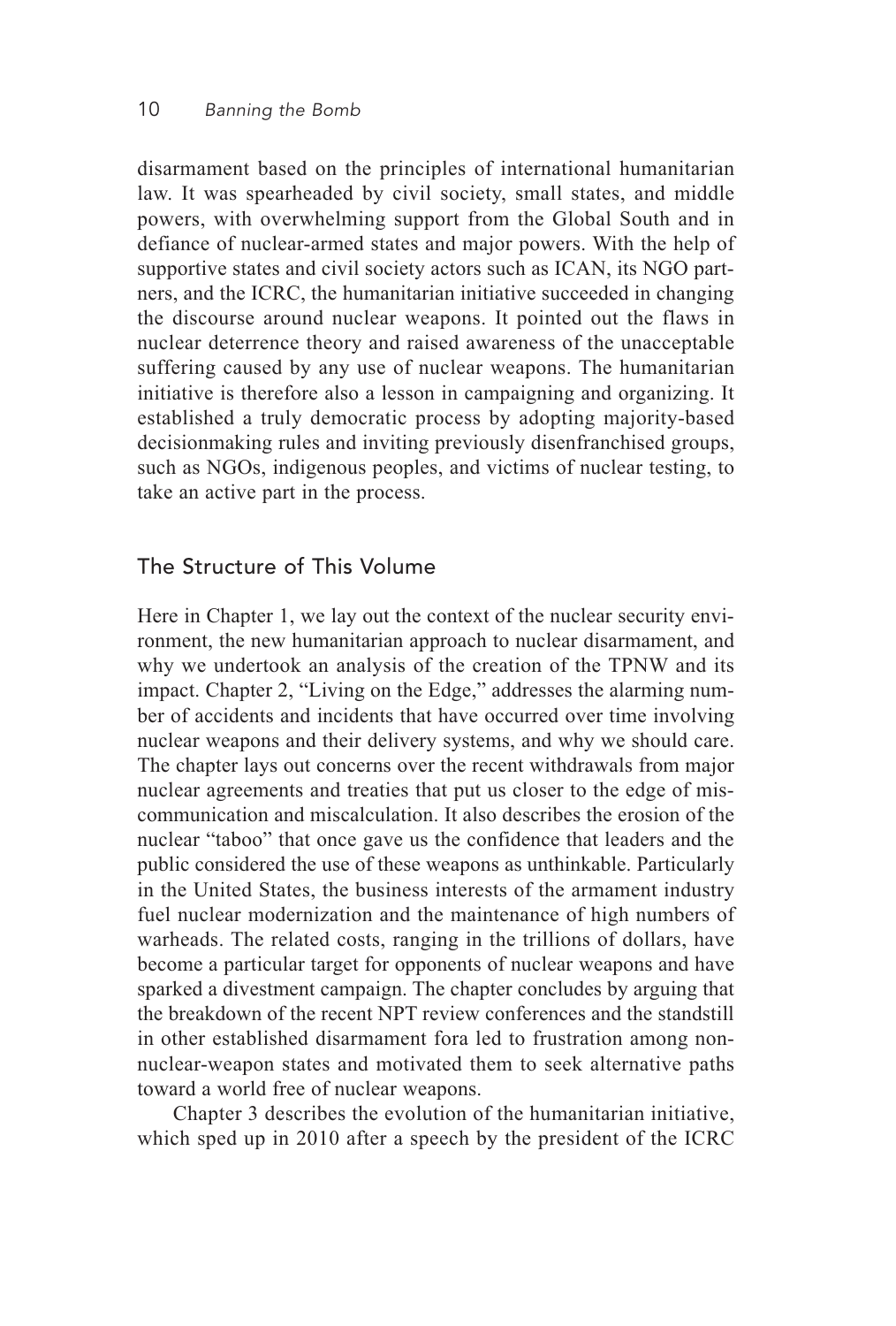about the devastating consequences of nuclear war, building on the momentum created by president Barack Obama's Prague speech, which envisioned a world free of nuclear weapons. Norway hosted the first of the so-called humanitarian conferences, where interested states came together with civil society to discuss the humanitarian consequences of nuclear weapons possession, testing, and use, as well as ways to revive the disarmament component of the NPT. A critical strategy evolved when supporters of the initiative created an Open-Ended Working Group (OEWG) within the UN, applying General Assembly rules based on majority voting and thus overcoming the de facto veto that nuclear-weapon states enjoyed in the Conference on Disarmament (CD), which requires all decisions to be made by consensus.

Chapter 4 defines the strategy used to reframe the nuclear disarmament discourse by moving away from the ideology of national security to the emerging norm of human security. The humanitarian approach considers nuclear weapons from an apolitical perspective, with a focus on their effects on human beings and all life. This argument is grounded in international humanitarian law, claiming that nuclear weapons are illegal and calling for an international agreement banning the use, threat of use, or possession of nuclear weapons. We also describe in this chapter how the humanitarian initiative was built on previous experiences from the landmines and cluster munition campaigns and which arguments are used to counter nuclear deterrence theory.

In Chapter 5 we describe the role of the principal actors, including states, international organizations, experts, NGOs, and other civil society groups. We take a critical look at inclusion and exclusion of actors from multilateral fora and the importance of equal representation and a diversity of ideas. The active participation of women was also key to the success of the humanitarian initiative. As previously mentioned, ICAN won the Nobel Peace Prize in 2017 for its instrumental work in raising awareness of the issue among politicians, business leaders, and citizens, spearheading the call for a nuclear weapons ban. The chapter also emphasizes the role of small and midlevel states and their courageous efforts in the face of fierce opposition by major powers. Collaboration among these actors was key to the success of launching the treaty, in particular the close coordination between state and civil society representatives at the humanitarian conferences as well as the negotiating conference for the TPNW.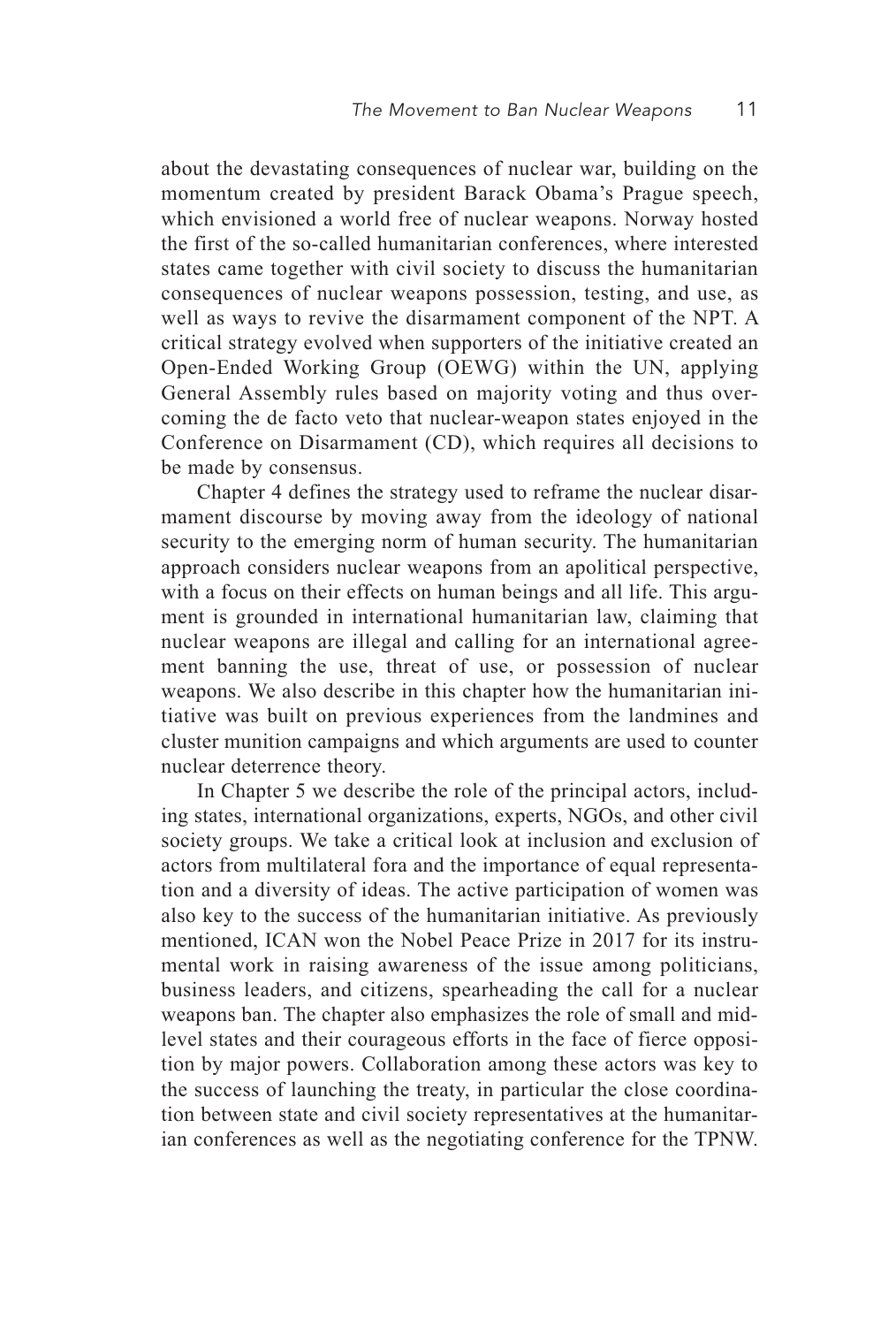Civil society expertise helped smaller states compensate for their limited resources and nuclear know-how.

Chapter 6 concentrates on the processes and strategies of the negotiating conferences, officially set in motion in December 2016 by General Assembly resolution 71/258, which states the intention to convene in 2017 a conference to put in place a binding agreement prohibiting nuclear weapons. Inevitably, the nuclear-weapon states pushed back against this initiative and declined to participate, but the negotiating conference was held regardless in March, June, and July 2017. The president of the conference, Ambassador Elaine Whyte Gómez of Costa Rica, drafted the treaty text from scratch during the negotiation phase, with input from states, civil society, and the UN Office for Disarmament Affairs. Despite major changes and revisions, the treaty could be finalized in less than four weeks of negotiations because the participating states (with perhaps one exception) shared the same intention of prohibiting nuclear weapons.

Chapter 7 focuses on the language in the treaty, which lays out the catastrophic humanitarian effects of nuclear weapons, and states in precise and clear wording the strong obligations required under the treaty. However, many criticize the treaty for its weak language on enforcement, which leaves compliance verification up to a "competent international authority" to be created or designated in the future. Verification and enforcement are particularly relevant because the treaty leaves the door open for nuclear-weapon states to join either before or after eliminating their nuclear weapons.

Chapter 8 addresses the current status of the treaty, the number of states that have signed and ratified, its entry into force, and the advocacy work of civil society and member states to encourage ratification. Criticism of the treaty by nuclear-weapon states and their allies and other challenges the treaty is facing on its path to implementation, such as disarmament verification and its compatibility with the NPT regime, are also discussed in detail.

Finally, Chapter 9 describes the impact and achievements of the treaty. One of the most impactful initiatives has been the financial divestment campaign of ICAN partner organization PAX. They maintain a list of banks that do not include nuclear weapons-associated companies in their investment portfolios and put pressure on other banks to divest from nuclear weapons as well. The International Day for the Total Elimination of Nuclear Weapons, commemorated by the UN each year on September 26, has become a rallying point for state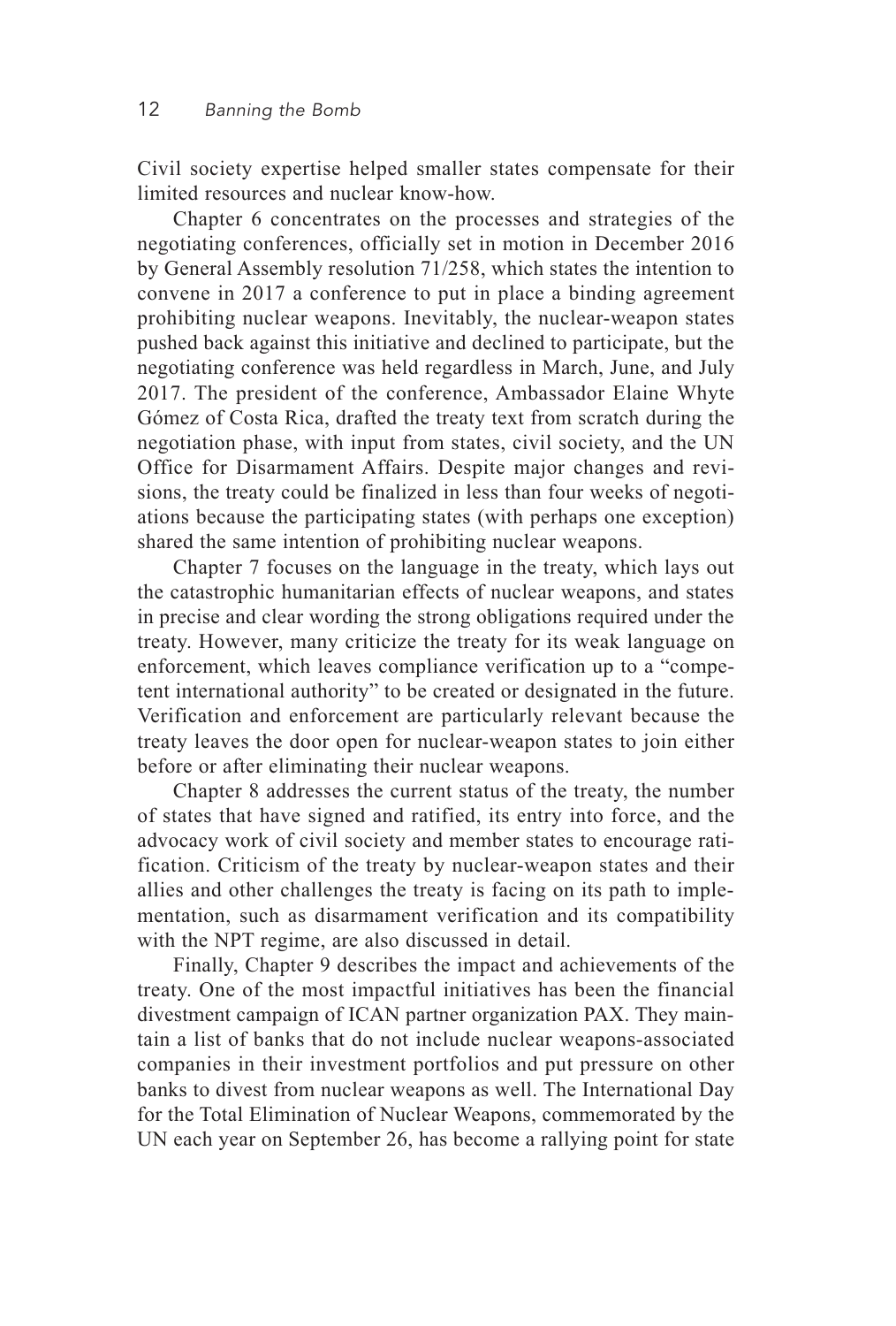support of the treaty, with side events on the humanitarian consequences of nuclear weapons and their prohibition as well as a treatysigning ceremony dedicated to the TPNW. The number of ratifications is expected to continue to increase now that the fifty states parties required for the treaty to enter into force have been reached, and a new norm against nuclear weapons is emerging in international law. The progress is encouraging.

The humanitarian initiative has been pivotal in bringing together civil society, international organizations, and likeminded member states. The level of collaboration and democratic inclusion galvanized the process, which moved at an extraordinary pace compared to other multilateral disarmament negotiations. The challenges are serious, and pushback from the nuclear-armed states presents a huge obstacle, but the treaty welcomes all who seek to eliminate these weapons or renounce their nuclear arsenals. The TPNW is an important step on the path toward a nuclear-free world.

#### **Notes**

1. Zachary Keck, "Why the B-61-12 Bomb Is the Most Dangerous Nuclear Weapon in America's Arsenal," *The National Interest*, October 9, 2018, https:// nationalinterest.org/blog/buzz/why-b-61-12-bomb-most-dangerous-nuclear -weapon-americas-arsenal-32976.

2. Alexander Wendt, "Anarchy Is What States Make of It: The Social Construction of Power Politics," *International Organization* 46 (2), Spring 1992, pp. 391–425.

3. Alexander Wendt, "The Agent-Structure Problem in International Relations Theory," *International Organization* 41 (3), Summer 1987, pp. 337–338.

4. Jennifer Sterling-Folker, "Constructivist Approaches," in Jennifer Sterling-Folker, editor, *Making Sense of International Relations Theory,* 2nd ed. (Boulder, CO: Lynne Rienner Publishers, 2013), pp. 128–132.

5. Wendt, "Anarchy Is What States Make of It," p. 404.

6. Ibid, p. 411.

7. Ibid.

8. Jean Krasno, "Moral Considerations," in *The Role of Belief Systems in Shaping Nuclear Weapons Policy Preference and Thinking in Brazil,* doctoral diss., Graduate Center, City University of New York, 1994, pp. 304–305.

9. Jean Krasno, "Non-Proliferation: Brazil's Secret Nuclear Program," *Orbis: A Journal of World Affairs* 38 (3), Summer 1994, pp. 425–437.

10. Krasno, "Moral Considerations," p. 319.

11. Ibid., p. 314.

12. Ibid., p. 315.

13. The Brazilian-Argentine Agency for Accounting and Control of Nuclear Materials, the ABACC.